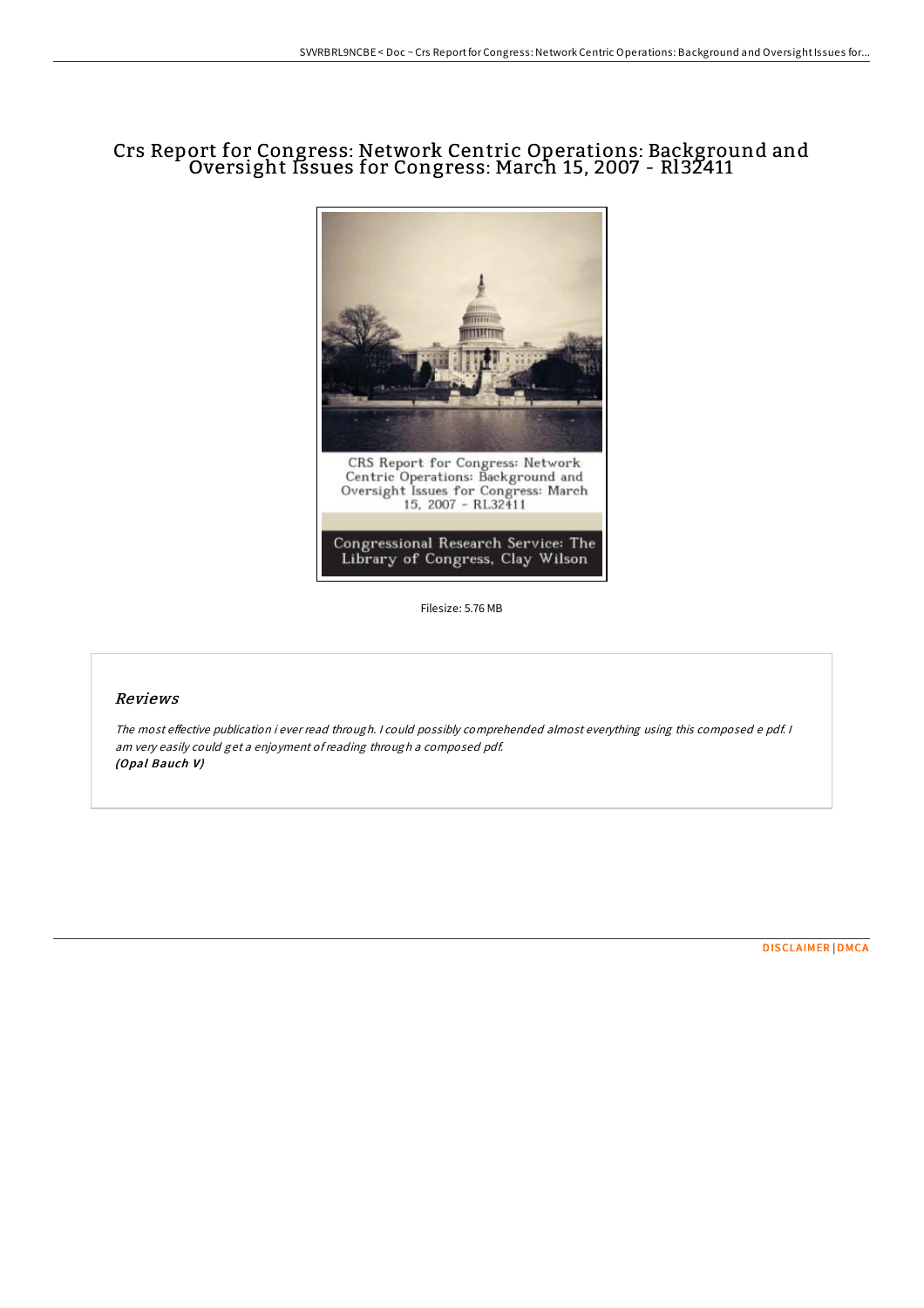### CRS REPORT FOR CONGRESS: NETWORK CENTRIC OPERATIONS: BACKGROUND AND OVERSIGHT ISSUES FOR CONGRESS: MARCH 15, 2007 - RL32411



To read Crs Report for Congress: Network Centric Operations: Background and Oversight Issues for Congress: March 15, 2007 - Rl32411 eBook, please follow the hyperlink listed below and save the document or gain access to additional information which might be relevant to CRS REPORT FOR CONGRESS: NETWORK CENTRIC OPERATIONS: BACKGROUND AND OVERSIGHT ISSUES FOR CONGRESS: MARCH 15, 2007 - RL32411 book.

Bibliogov, United States, 2013. Paperback. Book Condition: New. 246 x 189 mm. Language: English . Brand New Book \*\*\*\*\* Print on Demand \*\*\*\*\*.Network Centric Operations (also known as Network Centric Warfare) is a key component of DOD planning for transformation of the military. Network Centric Operations (NCO) relies on computer equipment and networked communications technology to provide a shared awareness of the battle space for U.S. forces. Proponents say that a shared awareness increases synergy for command and control, resulting in superior decision-making, and the ability to coordinate complex military operations over long distances for an overwhelming war-fighting advantage. NCO technology saw limited deployment in Afghanistan and, more recently, increased deployment in Operation Iraqi Freedom (OIF). Several DOD key programs are now underway for deployment throughout all services. Congress may be concerned with oversight of the DOD organization and the individual services as they transform through NCO programs that are intended to promote a management style and culture with joint objectives. Oversight may involve a review of service efforts to improve interoperability of computer and communications systems, and may also involve questions from some observers about whether DOD has given adequate attention to possible unintended outcomes resulting from over-reliance on high technology. Updates may also be required on emerging threats that may be directed against increasingly complex military equipment. This report describes .

B Read Crs Report for Congress: Network Centric Operations: Background and Oversight Issues for Congress: March 15, 2007 - [Rl32411](http://almighty24.tech/crs-report-for-congress-network-centric-operatio.html) Online

Download PDF Crs Report for Congress: Network Centric Operations: Background and Oversight Issues for Congress: March 15, 2007 - [Rl32411](http://almighty24.tech/crs-report-for-congress-network-centric-operatio.html)